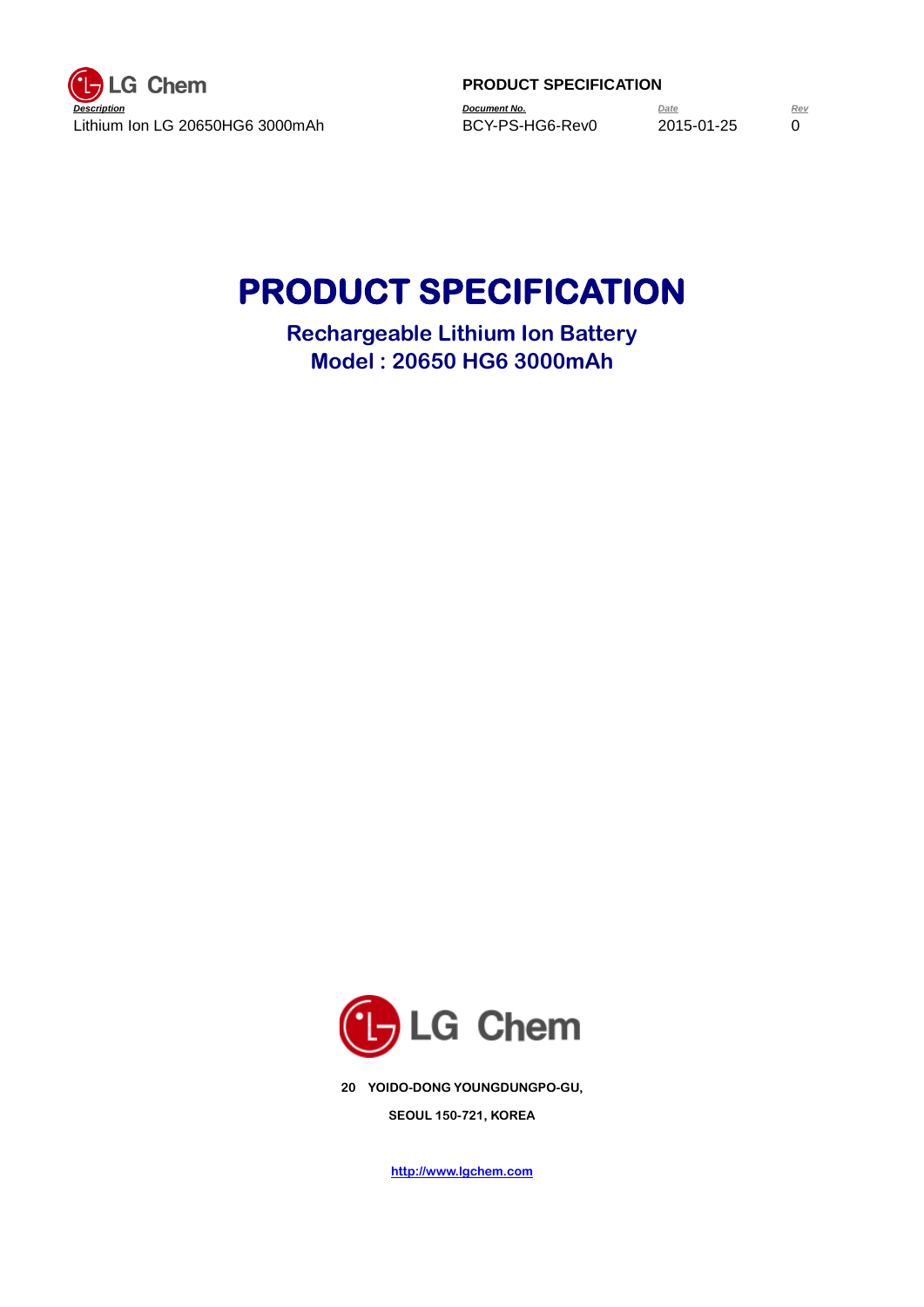

| $\sim$<br>Description            | Document No.    | Date       | Rev |
|----------------------------------|-----------------|------------|-----|
| Lithium Ion LG 20650 HG6 3000mAh | BCY-PS-HG6-Rev0 | 2015-01-25 |     |

# **Revision History**

| <b>Revision</b> | <b>Date</b> | Originator  | <b>Description</b> |
|-----------------|-------------|-------------|--------------------|
| ${\bf 0}$       | 2015-01-25  | Philip Park | - Original Release |
|                 |             |             |                    |
|                 |             |             |                    |
|                 |             |             |                    |
|                 |             |             |                    |
|                 |             |             |                    |
|                 |             |             |                    |
|                 |             |             |                    |
|                 |             |             |                    |
|                 |             |             |                    |
|                 |             |             |                    |
|                 |             |             |                    |
|                 |             |             |                    |
|                 |             |             |                    |
|                 |             |             |                    |
|                 |             |             |                    |
|                 |             |             |                    |
|                 |             |             |                    |
|                 |             |             |                    |
|                 |             |             |                    |
|                 |             |             |                    |
|                 |             |             |                    |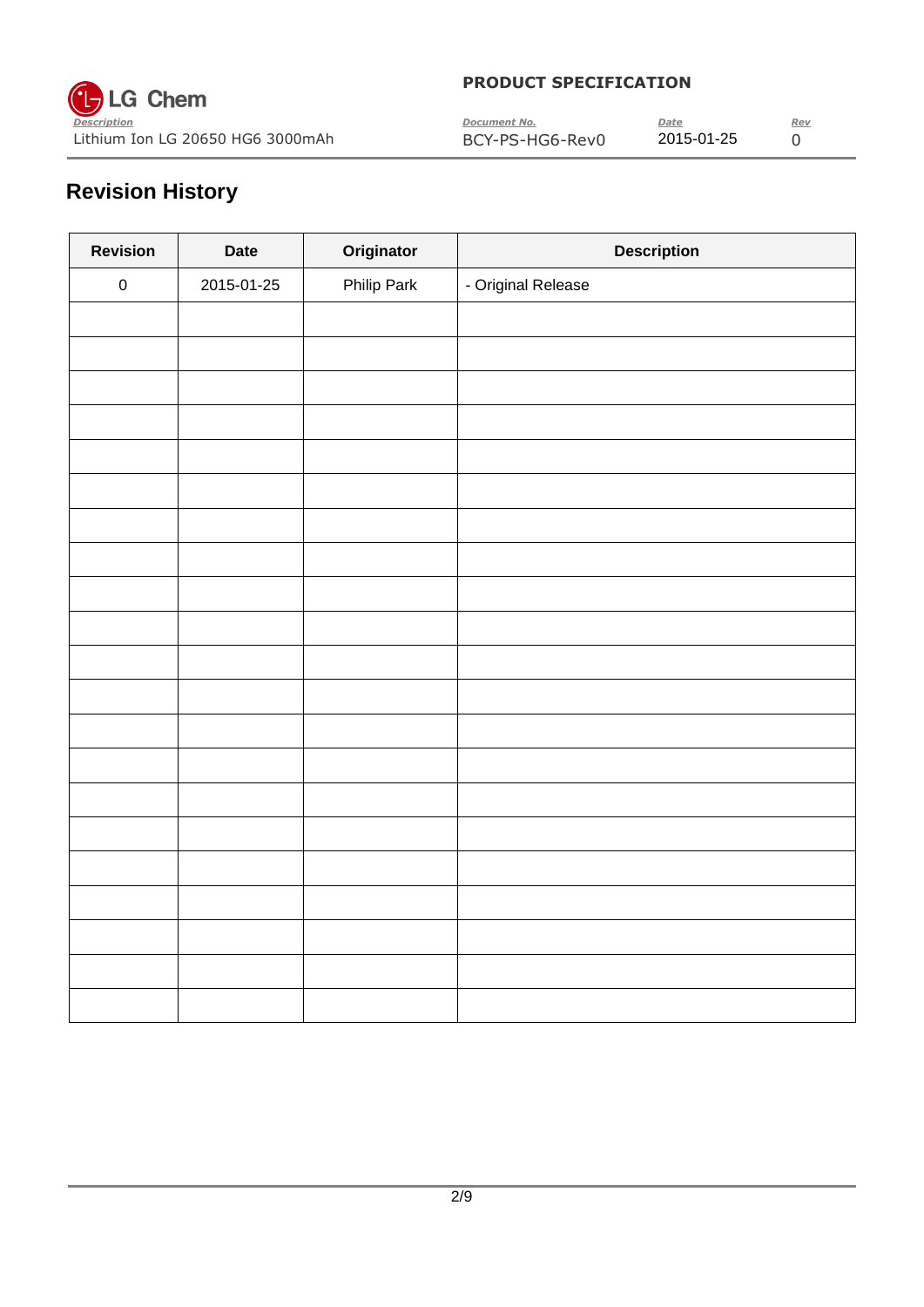

| $\tilde{\phantom{a}}$<br>Description | Document No.    | Date       | Rev |
|--------------------------------------|-----------------|------------|-----|
| Lithium Ion LG 20650 HG6 3000mAh     | BCY-PS-HG6-Rev0 | 2015-01-25 |     |

# **Contents**

| 1.1 Scope                                     |
|-----------------------------------------------|
| 1.2 Application                               |
| 1.3 Product Classification                    |
| 1.4 Model Name                                |
|                                               |
| 2.1 Nominal Capacity                          |
| 2.2 Nominal Voltage                           |
| 2.3.1 Standard Charge                         |
| 2.3.2 Fast Charge                             |
| 2.4 Max. Charge Voltage                       |
| 2.5 Max. Charge Current                       |
| 2.6.1 Standard Discharge                      |
| 2.6.2 Fast Discharge                          |
| 2.7 Max. Discharge Current                    |
| 2.8 Weight                                    |
| 2.9 Operating Temperature                     |
| 2.10 Storage Temperature (for shipping state) |
|                                               |
| 3.1 Appearance                                |
| 3.2 Dimension                                 |
|                                               |
| 4.1 Standard Test Condition                   |
| 4.2 Electrical Specification                  |
| 4.3 Environmental Specification               |
| 4.4 Mechanical Specification                  |
| 4.5 Safety Specification                      |
|                                               |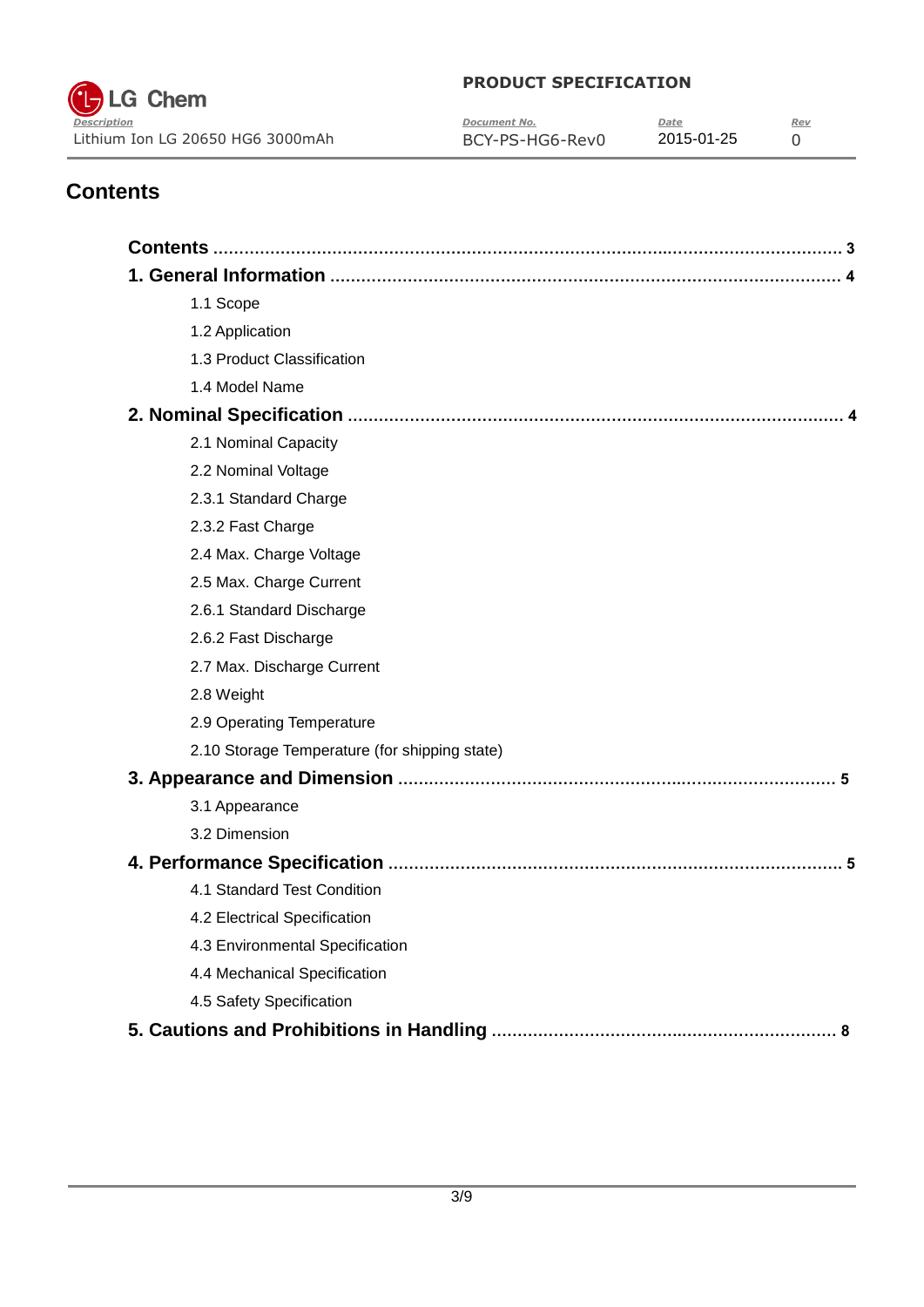| $\tilde{\phantom{a}}$<br>Description | Document No.    | Date       | Rev |
|--------------------------------------|-----------------|------------|-----|
| Lithium Ion LG 20650 HG6 3000mAh     | BCY-PS-HG6-Rev0 | 2015-01-25 |     |

## **1. General Information**

1.1 Scope

This product specification defines the requirements of the rechargeable lithium ion battery to be supplied to the customer by LG Chem.

- 1.2 Application: Power Tools, Vacuum Cleaner, Garden tool
- 1.3 Product classification: Cylindrical rechargeable lithium ion battery
- 1.4 Model name: 20650 HG6

## **2. Nominal Specification**

| Item                               | Condition / Note           | Specification                 |
|------------------------------------|----------------------------|-------------------------------|
|                                    |                            | Nominal 3,000 mAh $(C_{nom})$ |
| 2.1 Capacity                       | Std. charge / discharge    | Minimum 2,900 mAh $(C_{min})$ |
| 2.2 Nominal Voltage                | Average for Std. discharge | 3.6V                          |
| 2.3.1 Standard Charge              | <b>Constant current</b>    | 1.5A                          |
| (Refer to 4.1.1)                   | Constant voltage           | 4.2V                          |
|                                    | End condition(Cut off)     | 50 <sub>m</sub> A             |
| 2.3.2 Fast charge                  | Constant current           | 4A                            |
| (Refer to 4.1.3)                   | Constant voltage           | 4.2V                          |
|                                    | End condition(Cut off)     | 100mA                         |
| 2.4 Max. Charge Voltage            | ٠                          | 4.2V                          |
| 2.5 Max. Charge Current            | ÷                          | 4A                            |
| 2.6.1 Standard Discharge           | Constant current           | 600mA                         |
| (Refer to 4.1.2)                   | End voltage(Cut off)       | 2.0V                          |
| 2.6.2 Fast Discharge               | Constant current           | 10A, 20A                      |
| (Refer to 4.1.3)                   | End voltage(Cut off)       | 2.0V                          |
| 2.7 Max. Discharge Current         | For continuous discharge   | 30A                           |
| 2.8 Weight                         | Max.                       | 58 g                          |
| 2.9 Operating Temperature          | Charge                     | $0 - 50^{\circ}$ C            |
| (Cell Surface Temperature)         | Discharge                  | $-20 - 75^{\circ}$ C          |
| 2.10 Storage Temperature           | 1 month                    | $-20 - 60^{\circ}$ C          |
| (for shipping state <sup>'</sup> ) | 3 month                    | $-20 - 45^{\circ}$ C          |
|                                    | 1 year                     | $-20 - 25^{\circ}$ C          |

l \* Shipping state : About 40% capacity of fully charged state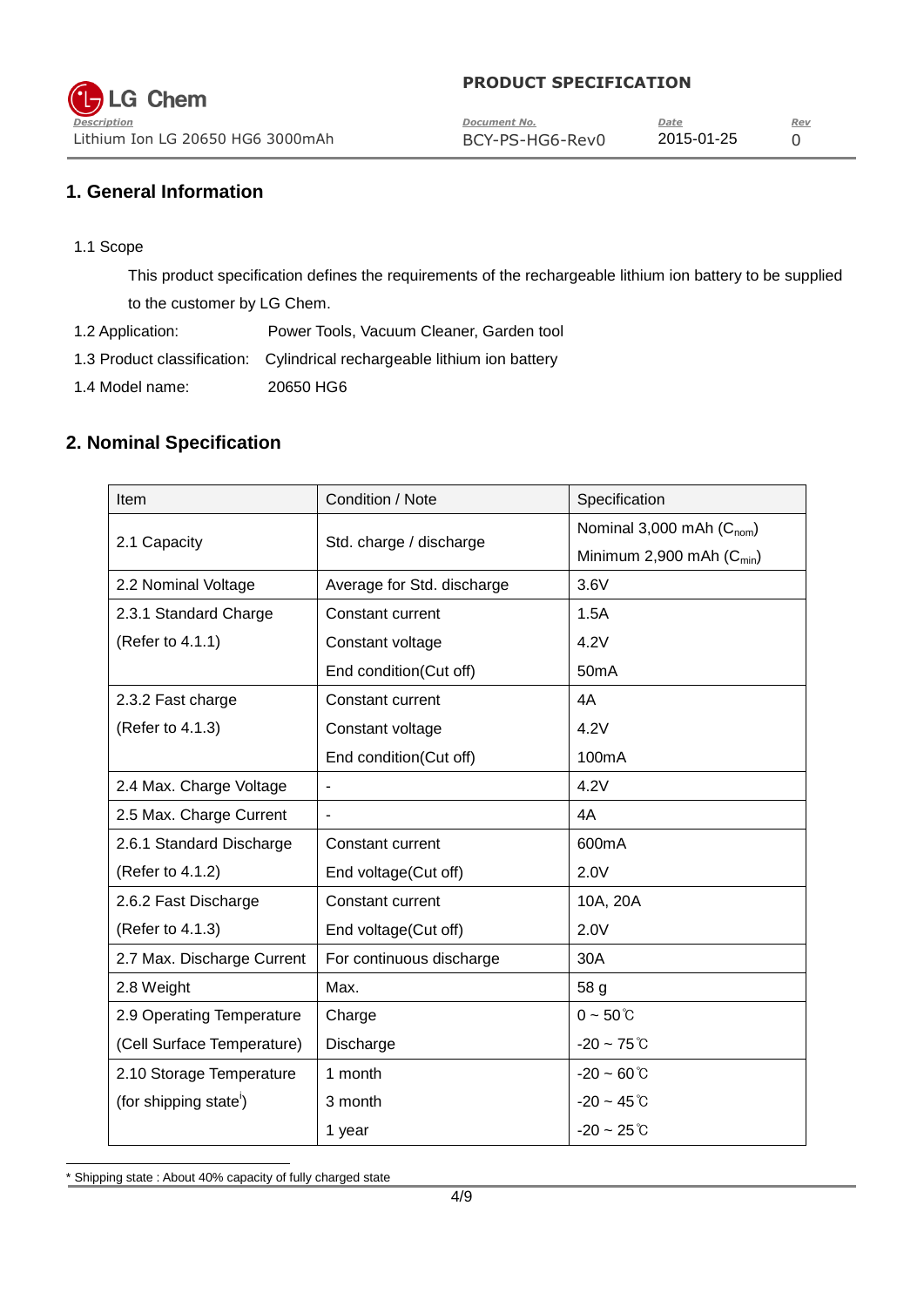| $\tilde{\phantom{a}}$<br>Description | Document No.    | Date       | Rev |
|--------------------------------------|-----------------|------------|-----|
| Lithium Ion LG 20650 HG6 3000mAh     | BCY-PS-HG6-Rev0 | 2015-01-25 |     |

#### **3. Appearance and Dimension**

3.1 Appearance

There shall be no such defects as deep scratch, crack, rust, discoloration or leakage, which may affect the commercial value of the cell.

#### 3.2 Dimension

Diameter : 20.5 + 0.2/-0.3 mm ( Max. 20.7 mm )

Diameter is defined as the largest data value measured on the "A" area of a cylindrical cell.

Height : 65.2 ± 0.2 mm (Max. 65.4 mm)



#### **4. Performance Specification**

- 4.1 Standard test condition
	- 4.1.1 Standard Charge

Unless otherwise specified, "Standard Charge" shall consist of charging at constant current of 1.5A. The cell shall then be charged at constant voltage of 4.2V while tapering the charge current. Charging shall be terminated when the charging current has tapered to 50mA. For test purposes, charging shall be performed at  $25^{\circ}$ C  $\pm$  2°C.

4.1.2 Standard Discharge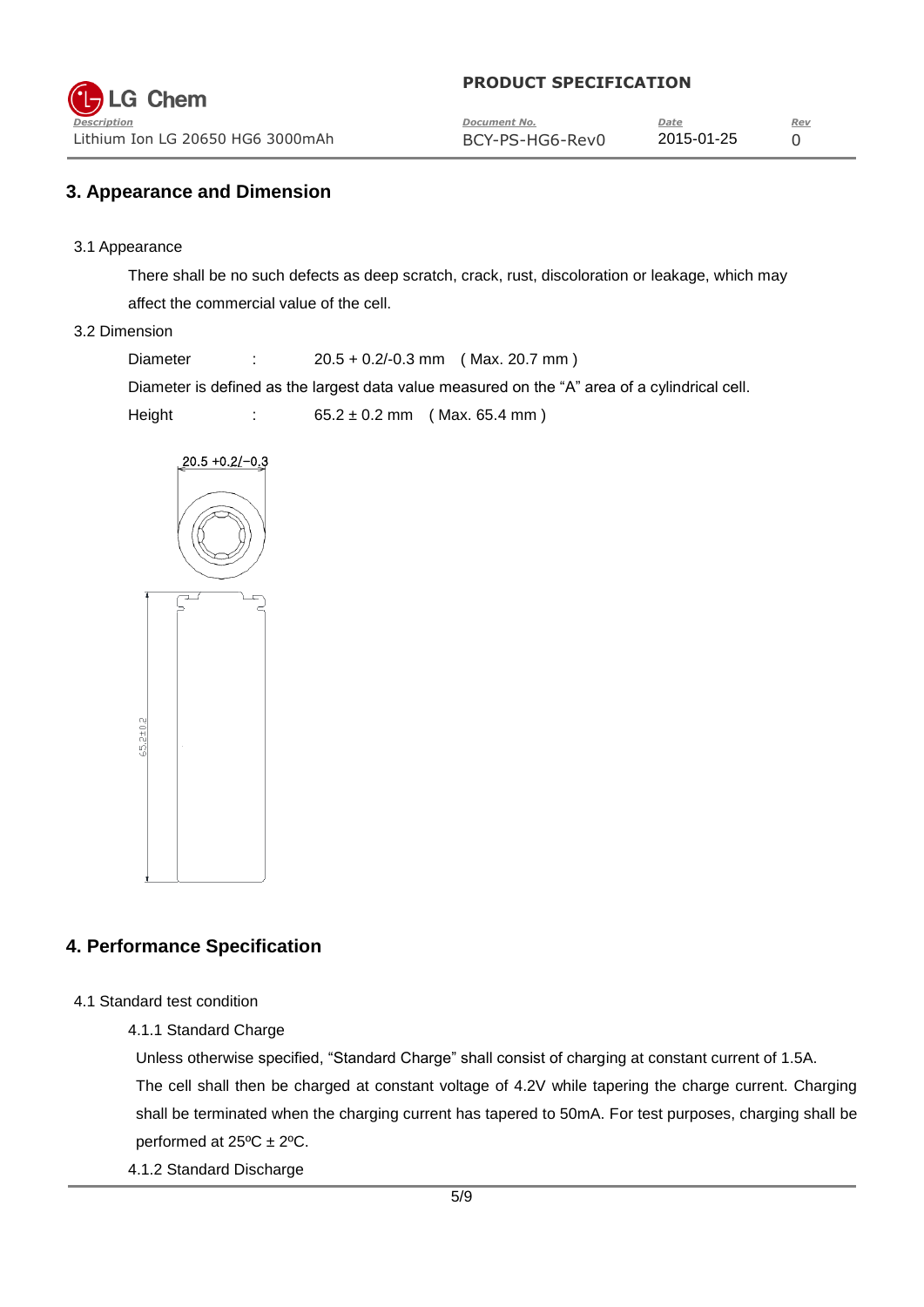| $\overline{\phantom{a}}$<br>Description | Document No.    | Date       | Rev |
|-----------------------------------------|-----------------|------------|-----|
| Lithium Ion LG 20650 HG6 3000mAh        | BCY-PS-HG6-Rev0 | 2015-01-25 |     |

"Standard Discharge" shall consist of discharging at a constant current of 600mA to 2.0V. Discharging is to be performed at 25 °C  $\pm$  2 °C unless otherwise noted (such as capacity versus temperature).

4.1.3 Fast Charge / Discharge condition

Cells shall be charged at constant current of 4A to 4.2V with end current of 100mA. Cells shall be discharged at constant current of 10A and 20A to 2.0V. Cells are to rest 10 minutes after charge and 60 minutes after discharge.

#### 4.2 Electrical Specification

| Item                    | Condition                                               | Specification                              |
|-------------------------|---------------------------------------------------------|--------------------------------------------|
| 4.2.1                   | Cell shall be measured at 1kHz after charge per         | $\leq 15 \,\mathrm{m}\Omega$ , without PTC |
| Initial AC Impedance    | 4.1.1.                                                  |                                            |
| 4.2.2                   | Cell shall be charged per 4.1.1 and discharged          | 3000 mAh $(C_{nom})$                       |
| <b>Initial Capacity</b> | per 4.1.2 within 1h after full charge.                  |                                            |
| 4.2.3                   | Cells shall be charged and discharged per               | $\geq 60$ % (of C <sub>nom</sub> in 2.1)   |
| Cycle Life              | 4.1.3, 300 cycles(10A) and 200 cycles(20A) .A           |                                            |
|                         | cycle is defined as one charge and one                  |                                            |
|                         | discharge. $301st$ (10A) and 201 <sup>st</sup><br>(15A) |                                            |
|                         | discharge capacity shall be measured per 4.1.1          |                                            |
|                         | and 4.1.2                                               |                                            |

#### 4.3 Environmental specification.

l

| <b>Item</b>                    | Condition                                                  | Specification                            |
|--------------------------------|------------------------------------------------------------|------------------------------------------|
| 4.3.1                          | Cells shall be charged per 4.1.1 and stored in a           | Capacity remaining rate                  |
| <b>Storage Characteristics</b> | temperature-controlled environment at $23^{\circ}$ C $\pm$ | $\geq 90\%$ (of C <sub>nom</sub> in 2.1) |
|                                | 2°C for 30 days. After storage, cells shall be             |                                          |
|                                | discharged per 4.1.2 to obtain the remaining               |                                          |
|                                | capacity <sup>*</sup> .                                    |                                          |
| 4.3.2                          | Cells shall be charged per 4.1.1 and stored in a           | No leakage,                              |
| <b>High Temperature</b>        | temperature-controlled environment at 60°C for             | Capacity recovery rate $\geq$            |
| Storage Test                   | 1 week. After storage, cells shall be discharged           | 80% (of $C_{\text{nom}}$ in 2.1)         |
|                                | per 4.1.2 and cycled per 4.1.1 and 4.1.2 for 3             |                                          |
|                                | cycles to obtain recovered capacity*.                      |                                          |

<sup>\*</sup> Remaining Capacity : After storage, cells shall be discharged with standard condition(4.1.2) to measure the remaining capacity. \*\* Recovery Capacity : After storage, cells shall be discharged with standard discharge condition(4.1.2), and then cells shall be charged with standard charge condition(4.1.1), and then discharged with standard discharge condition(4.1.2). This charge / discharge cycle shall be repeated three times to measure the recovery capacity.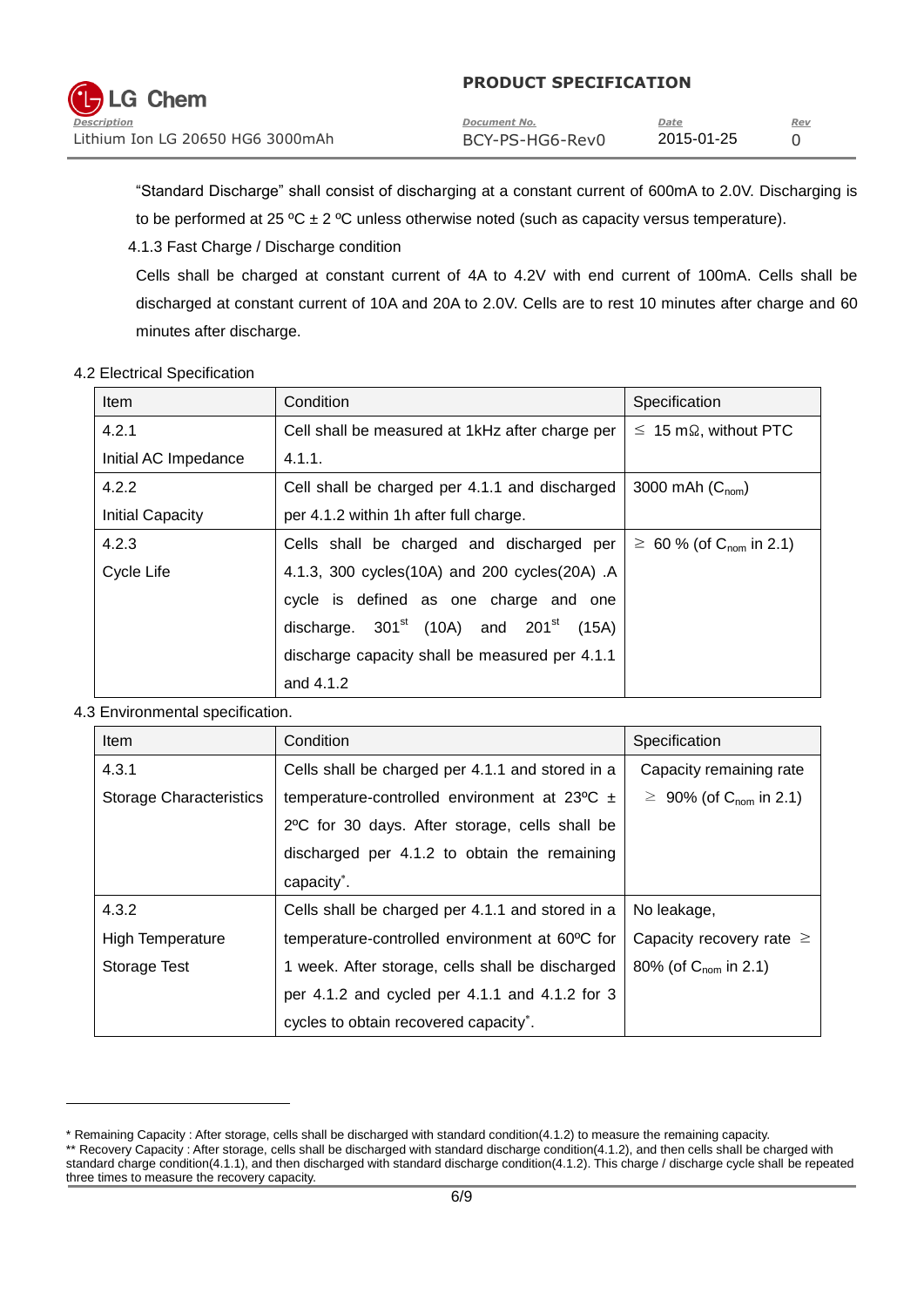# **LG Chem**

#### **PRODUCT SPECIFICATION**

*Description Document No. Date Rev* Lithium Ion LG 20650 HG6 3000mAh BCY-PS-HG6-Rev0 2015-01-25 0

| 4.3.3                     |                                                              | 72 °C (6h) ← 0.5hrs → -40 °C (6h) for 10        | No leakage, no venting            |
|---------------------------|--------------------------------------------------------------|-------------------------------------------------|-----------------------------------|
| <b>Thermal Shock Test</b> |                                                              | cycles with cells charged per 4.1.1 After test, | Voltage $\geq$ 90% (of initial    |
|                           | cells voltage are measured. (Per UN38.3)                     |                                                 | voltage)                          |
| 4.3.4                     | Cells shall be charged per 4.1.1 at $25^{\circ}$ C $\pm$ 2°C |                                                 |                                   |
| Temperature               | and discharged per 4.1.2 at the following                    |                                                 |                                   |
| Dependency of             | temperatures.                                                |                                                 |                                   |
| Capacity                  | Charge                                                       | Discharge                                       | Capacity                          |
|                           |                                                              | $-10^{\circ}$ C                                 | 60% (of $C_{\text{nom}}$ in 2.1)  |
|                           |                                                              | $0^{\circ}$ C                                   | 80% (of $C_{\text{nom}}$ in 2.1)  |
|                           | $25^{\circ}$ C                                               | $23^\circ$                                      | 100% (of $C_{\text{nom}}$ in 2.1) |
|                           |                                                              | $60^{\circ}$ C                                  | 95% (of $C_{\text{nom}}$ in 2.1)  |

### 4.4 Mechanical Specification

| <b>Item</b>           | Condition                                                 | Specification         |
|-----------------------|-----------------------------------------------------------|-----------------------|
| 4.4.1                 | Cells charged per 4.1.1 are dropped onto an oak board     | No leakage            |
| Drop Test             | from 1 meter height for 1 cycle, 2 drops from each cell   | No temperature rising |
|                       | terminal and 1 drop from side of cell. (Total number of   |                       |
|                       | $drops = 3$ ).                                            |                       |
| 4.4.2                 | Cells charged per 4.1.1 are vibrated for 90 minutes per   | No leakage            |
| <b>Vibration Test</b> | each of the three mutually perpendicular axes $(x, y, z)$ |                       |
|                       | with total excursion of 0.8mm, frequency of 10Hz to       |                       |
|                       | 55Hz and sweep of 1Hz change per minute.                  |                       |

#### 4.5 Safety Specification

| Item                   | Condition                                                      | Specification         |
|------------------------|----------------------------------------------------------------|-----------------------|
|                        | Cells are discharged per 4.1.2, then charged at constant       |                       |
| 4.5.1                  | current of 3 times the max. charge condition and               | No explosion, No fire |
| Overcharge Test        | constant voltage of 4.2V while tapering the charge             |                       |
|                        | current. Charging is continued for 7 hours (Per UL1642).       |                       |
| 4.5.2                  | Cells are charged per 4.1.1, and the positive and              |                       |
| External Short -       | negative terminal is connected by a 100 m $\Omega$ -wire for 1 | No explosion, No fire |
| <b>Circuiting Test</b> | hour (Per UL1642).                                             |                       |
| 4,5.3                  |                                                                |                       |
| Overdischarge          | Cells are discharged at constant current of 0.2C to            | No explosion, No fire |
| Test                   | 250% of the minimum capacity.                                  |                       |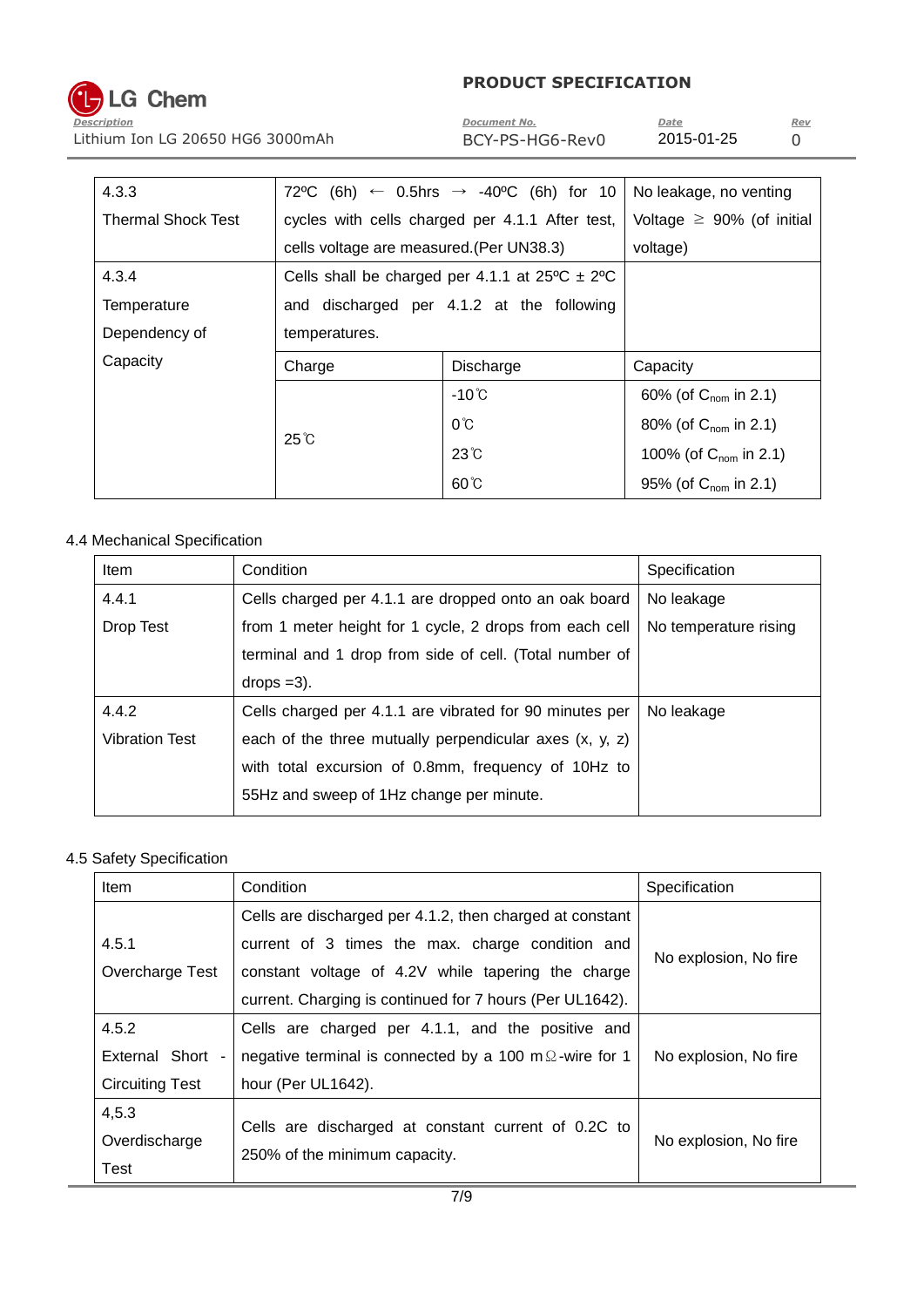*Description Document No. Date Rev* Lithium Ion LG 20650 HG6 3000mAh BCY-PS-HG6-Rev0 2015-01-25 0

| 4.5.4<br><b>Heating Test</b> | Cells are charged per 4.1.1 and heated in a circulating<br>air oven at a rate of 5°C per minute to 130°C. At 130°C,<br>oven is to remain for 10 minutes before test is<br>discontinued (Per UL1642). | No explosion, No fire |
|------------------------------|------------------------------------------------------------------------------------------------------------------------------------------------------------------------------------------------------|-----------------------|
| 4.5.5<br><b>Impact Test</b>  | Cells charged per 4.1.1 are impacted with their<br>longitudinal axis parallel to the flat surface and<br>perpendicular to the longitudinal axis of the 15.8mm<br>diameter bar (Per UL1642, UN38.3).  | No explosion, No fire |
| 4.5.6<br><b>Crush Test</b>   | Cells charged per 4.1.1 are crushed with their<br>longitudinal axis parallel to the flat surface of the<br>crushing apparatus (Per UL1642).                                                          | No explosion, No fire |

# **5. Caution and Prohibition in Handling**

Warning for using the lithium ion rechargeable battery. Mishandling of the battery may cause heat, fire and deterioration in performance. Be sure to observe the following.

# **Caution**

- When using the application equipped with the battery, refer to the user's manual before usage.
- Please read the specific charger manual before charging.
- When the cell is not charged after long exposure to the charger, discontinue charging.
- Battery must be charged at operating temperature range  $0 \sim 50^{\circ}$ C.
- Battery must be discharged at operating temperature(cell surface temperature) range -20 ~ 75℃.
- Please check the positive(+) and negative(-) direction before packing.
- When a lead plate or wire is connected to the cell for packing, check out insulation not to short-circuit.
- Battery must be stored separately.
- Battery must be stored in a dry area with low temperature for long-term storage.
- Do not place the battery in direct sunlight or heat.
- Do not use the battery in high static energy environment where the protection device can be damaged.
- When rust or smell is detected on first use, please return the product to the seller immediately.
- The battery must be away from children or pets
- When cell life span shortens after long usage, please exchange to new cells.

# **Prohibitions**